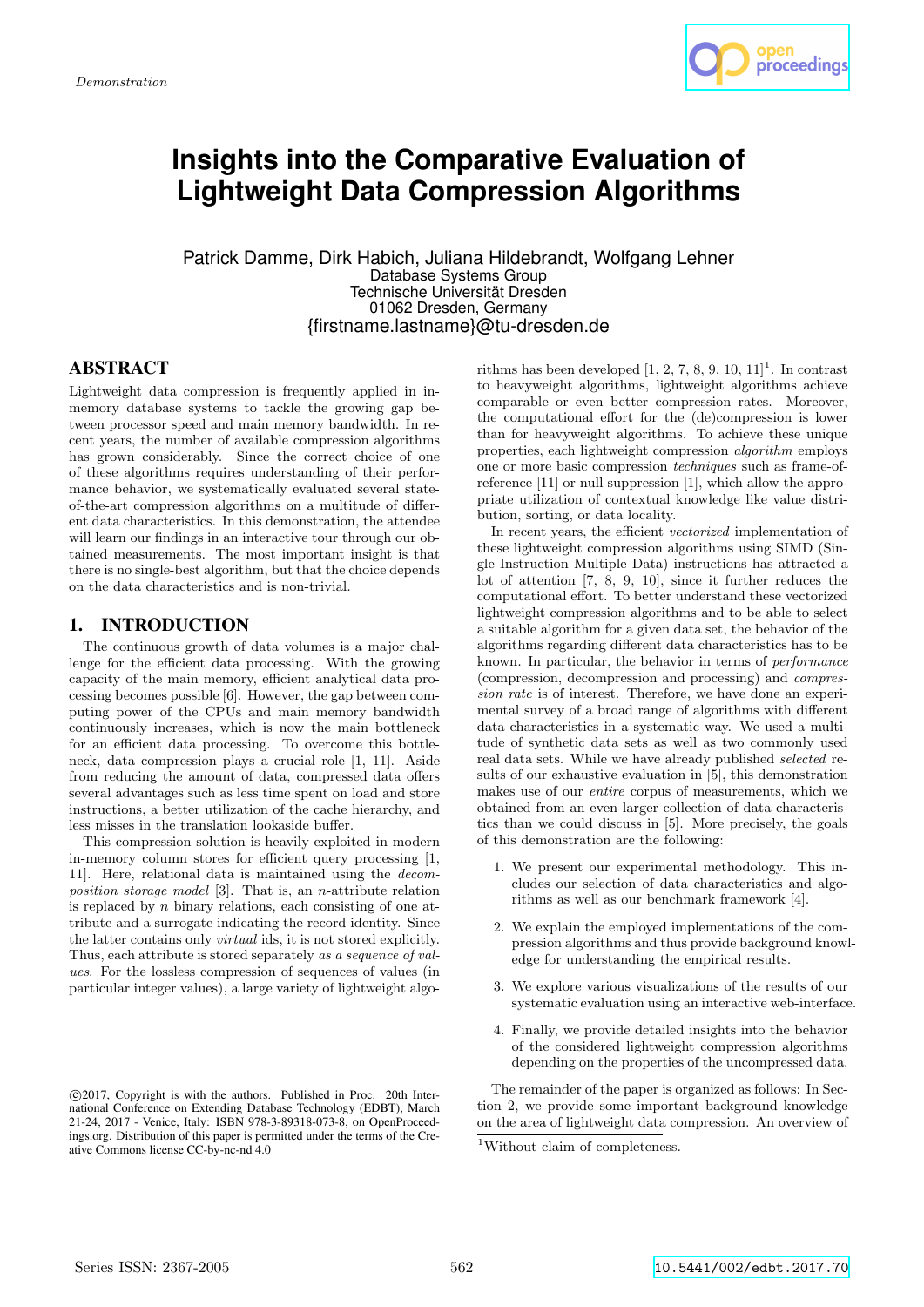our underlying systematic evaluation is given in Section 3. Finally, Section 4 describes what attendees will experience in our demonstration.

## 2. LIGHTWEIGHT DATA COMPRESSION

This section gives an overview of the basic concepts of lightweight data compression. We distinguish between compression techniques and compression algorithms, whereby each algorithm implements one or more techniques.

## 2.1 Techniques

There are five basic lightweight techniques to compress a sequence of values: frame-of-reference (FOR) [11], delta coding (DELTA) [7], dictionary compression (DICT) [1, 11], run-length encoding (RLE) [1], and null suppression (NS) [1]. FOR and DELTA represent each value as the difference to either a certain given reference value (FOR) or to its predecessor value (DELTA). DICT replaces each value by its unique key in a dictionary. The objective of these three well-known techniques is to represent the original data as a sequence of small integers, which is then suited for actual compression using the NS technique. NS is the most studied lightweight compression technique. Its basic idea is the omission of leading zeros in the bit representation of small integers. Finally, RLE tackles uninterrupted sequences of occurrences of the same value, so called runs. Each run is represented by its value and length. Hence, the compressed data is a sequence of such pairs.

Generally, these five techniques address different data levels. While FOR, DELTA, DICT, and RLE consider the logical data level, NS addresses the physical level of bits or bytes. This explains why lightweight data compression algorithms are always composed of one or more of these techniques. The techniques can be further divided into two groups depending on how the input values are mapped to output values. FOR, DELTA, and DICT map each input value to exactly one integer as output value (1:1 mapping). The objective of these three techniques is to achieve smaller numbers which can be better compressed on the bit level. In RLE, not every input value is necessarily mapped to an encoded output value, because a successive subsequence of equal values is encoded in the output as a pair of run value and run length  $(N:1$  mapping). In this case, a compression is already done at the logical level. The NS technique is either a 1:1 or an N:1 mapping depending on the implementation.

# 2.2 Algorithms

The genericity of these techniques is the foundation to tailor the algorithms to different data characteristics. Therefore, a lightweight data compression algorithm can be described as a cascade of one or more of these basic techniques. On the level of the algorithms, the NS technique has been studied most extensively. There is a very large number of specific algorithms showing the diversity of the implementations for a single technique. The pure NS algorithms can be divided into the following classes [10]: (i) bit-aligned, (ii) byte-aligned, and (iii) word-aligned.<sup>2</sup> While bit-aligned NS algorithms try to compress an integer using a minimal number of bits, byte-aligned NS algorithms compress an integer with a minimal number of *bytes* (1:1 mapping). The wordaligned NS algorithms encode as many integers as possible into 32-bit or 64-bit words (N:1 mapping).

The logical-level techniques have not been considered to such an extent as the NS technique *on the algorithm level*. In most cases, they have been investigated in connection with the NS technique. For instance, PFOR-based algorithms implement the FOR technique in combination with a bit-aligned NS algorithm [11]. These algorithms usually subdivide the input in subsequences of a fixed length and calculate two parameters per subsequence: a reference value for the FOR technique and a common bit width for NS. Each subsequence is encoded using their specific parameters, thereby the parameters are data-dependently derived. The values that cannot be encoded with the given bit width are stored separately with a greater bit width.

## 3. SYSTEMATIC EVALUATION

The effective employment of these lightweight compression algorithms requires a thorough understanding of their behavior in terms of performance and compression rate. Therefore, we have conducted an extensive experimental evaluation of several lightweight compression algorithms on a multitude of different data characteristics. Furthermore, we have already published some of the results in [5]. In this section, we present the key facts about our systematic evaluation, which is the basis of the demonstration. Besides the considered algorithms and data characteristics, we also provide details on our experimental setup.

# 3.1 Considered Algorithms

Our selection of algorithms follows two principal goals: Firstly, all five techniques of lightweight data compression should be represented. Secondly, the implementations should reflect the state-of-the-art in terms of efficiency.

Regarding efficiency, the use of SIMD (Single Instruction Multiple Data) instruction set extensions such as Intel's SSE and AVX plays a crucial role. These allow the application of one operation to multiple elements of so-called vector registers at once. The available operations include parallel arithmetic, logical, and shift operations as well as permutations. These are highly relevant to lightweight compression algorithms. In fact, the main focus of recent research [7, 8, 9, 10] in this field has been the employment of SIMD instructions to speed up (de)compression. Consequently, most of the algorithms we evaluated make use of SIMD extensions.

Regarding the techniques, we consider both, algorithms implementing a single technique and cascades of one logicallevel and one physical-level technique. Since implementations of the logical-level techniques are hardly available in isolation, i.e., without the combination with NS, we use our own vectorized reimplementions of RLE, DELTA, and FOR, and a sequential reimplementation of DICT. Concerning the physical-level technique NS, however, there are several publicly available high-quality implementations, e.g., the FastPFOR-library by Lemire et al.<sup>3</sup>. We used such available implementations whenever possible and reimplemented only the recently introduced algorithm SIMD-GroupSimple [10], since we could not find an implementation of it. Table 1 gives an overview of the NS algorithms in our systematic evaluation. Note that all three classes of NS are represented in this selection. Due to space limitations, we cannot elab-

 $2[10]$  also defines a *frame-based* class, which we omit, as the representatives we consider also match the bit-aligned class.

<sup>3</sup>https://github.com/lemire/FastPFOR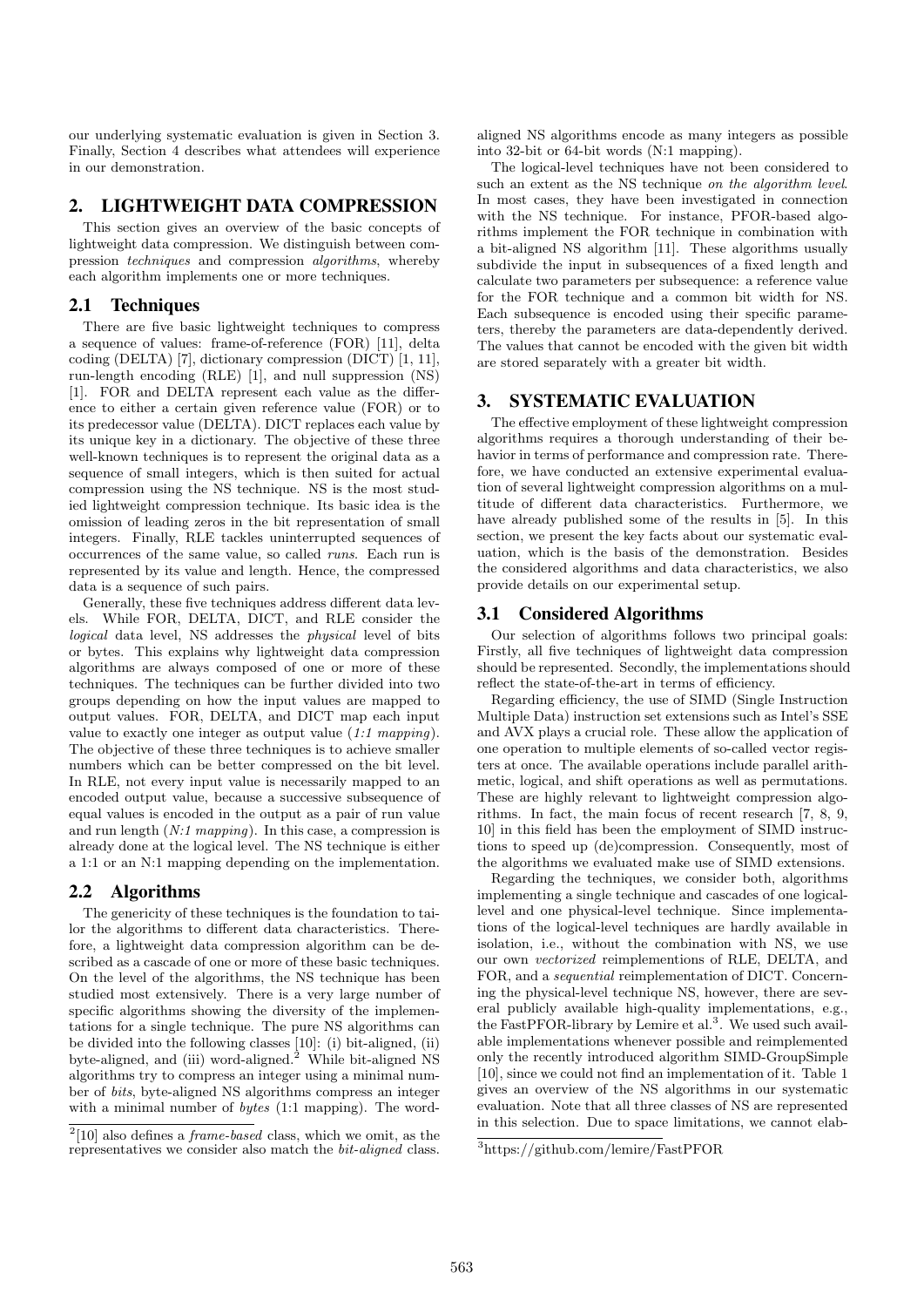| Class | Algorithm                     |                    | Ref. Code origin                               |              |
|-------|-------------------------------|--------------------|------------------------------------------------|--------------|
| bit-  | 4-Gamma                       | $\left[ 9 \right]$ | Schlegel et al.                                | $ {\rm ves}$ |
|       | aligned SIMD-BP128            | $\lceil 7 \rceil$  | $ FastPPOR-lib3 yes$                           |              |
|       | SIMD-FastPFOR                 | $[7]$              | $\ \text{FastPPOR-lib}^3\ _{\text{yes}}$       |              |
| byte- | $ 4-Wise NS$                  | $\left[ 9 \right]$ | Schlegel et al.   yes                          |              |
|       | aligned Masked-VByte          | $\lvert 8 \rvert$  | $\frac{1}{1}$ FastPFOR-lib <sup>3</sup> no/yes |              |
| word- | Simple-8b                     | [2]                | $\sqrt{\text{FastPPFOR-lib}^3}$ no             |              |
|       | aligned SIMD-GroupSimple [10] |                    | our own code                                   | <b>ves</b>   |

Table 1: The considered NS algorithms.

orate further on these algorithms. Instead, we recommend to read [5], which contains high-level descriptions of these.

To enable the systematic investigation of combinations of logical-level and physical-level algorithms, we implemented a generic cascade algorithm, which can be specialized for any pair of compression algorithms. This cascade algorithm partitions the uncompressed data into blocks of a certain size and does the following for each block: First, it applies the logical-level algorithm to the uncompressed block storing the result to a small intermediate buffer. Second, it applies the physical-level algorithm to that intermediate buffer and appends the result to the output. The decompression works the opposite way. We choose the block size such that it fits into the L1 data cache in order to achieve high performance.

To sum up, we investigated 4 logical-level algorithms, 7 physical level algorithms, and  $4 \times 7 = 28$  cascades, yielding a total of 39 algorithms. For each of these algorithms, we consider the compression and decompression part. Additionally, we implemented a summation of the compressed data for each algorithm as an example of data processing.

#### 3.2 Considered Data Sets

We made extensive use of *synthetic* data, since it allows us to carefully vary all relevant data properties. More precisely, we experimented with various combinations of the total number of data elements, the number of distinct data elements, the distribution of the data elements, the distribution of run lengths, and the sort order. We employed random distributions which are frequently encountered in practice, such as uniform, normal, and zipf. Additionally we introduced different amounts of outliers. For each data set, we vary one of these properties, while the others are fixed. That way, we can easily observe the impact of the varied property. To give an example, one of our data sets consists of 100 M uncompressed 32-bit integers, 90% of which follow a normal distribution with a small mean, while 10% are normally distributed outliers for which we vary the mean.

Additionally, we employed two real data sets which are commonly used in the literature on lightweight compression: the postings lists of the GOV2 and ClueWeb09b document collections.

#### 3.3 Experimental Setup

All algorithms are implemented in C/C++ and we compiled them with g++ 4.8 using the optimization flag -O3. Our Ubuntu 14.04 machine was equipped with an Intel Core i7- 4710MQ (Haswell) processor with 4 physical and 8 logical cores running at 2.5 GHz. The L1 data, L2, and L3 caches have a capacity of 32 KB, 256 KB and 6 MB, respectively. We use only one core at any time of our evaluation to avoid competition for the shared L3 cache. The capacity of the

DDR3 main memory was 16 GB.

All experiments happened entirely in main memory. The disk was never accessed during the time measurements. We conducted the evaluation using our benchmark framework [4]. The synthetic data was generated by our data generator once per configuration of the data properties. During the executions, the runtimes and the compression rates were measured. To achieve reliable measurements, we emptied the cache before each algorithm execution (by copying an array much larger than the L3 cache) and repeated all time measurements 12 times, whereby we used the wallclock-time.

## 4. DEMONSTRATION SCENARIO

For our demonstration we will use an interactive webinterface (Fig. 1a). This interface is based on jupyter<sup>4</sup>, a tool widely used for interactive scientific data processing. While we are able to present how we conducted our systematic evaluation using our benchmark framework [4], the main focus of the demonstration will be the exploration of the collection of measurements.

Our demonstration offers several opportunities for involving the attendee. He or she can select the algorithms to be compared as well as the data characteristics (Fig. 1a). Optionally, the attendee can define a trade-off between the possible optimization goals of lightweight compression. For instance, there are scenarios in which the decompression speed is most relevant, while the compression speed is not of interest, or in which the compression rate is more important than the speeds. Defining such a trade-off can help to determine the best algorithm for a given use case.

Regarding the available data sets, we already have a very large collection of measurements, which we obtained in our systematic evaluation as mentioned in Section 3.2. These reflect a multitude of combinations of relevant data properties. Nevertheless, if the attendee wishes so, he or she can also define a configuration of data characteristics, we have not considered so far. In this case, we would simply run the evaluation on the fly.

While it is possible to investigate any of the considered compression algorithms on any data in an interactive and spontaneous way, we would like to highlight the following prepared scenarios:

- Impact of the data distribution on the physical-level algorithms (Fig. 1b). In this scenario, the attendee will learn about the general behavior of null suppression algorithms depending on their class. Furthermore, he or she will find out, how different data distributions influence this behavior additionally.
- Impact of the logical-level algorithms on the data characteristics (Fig. 1c). Here, the attendee can observe how the application of purely logical-level algorithms such as RLE and FOR changes the properties of the underlying data. For this purpose, we employ, e.g., visualizations of the data distributions. We will discuss with the attendee, in how far these changed properties are suited for the following application of a physicallevel algorithm.
- Cascades of logical-level and physical-level algorithms (Fig. 1d). Finally, the attendee will learn that the combination of logical-level and physical-level algorithms

<sup>4</sup>http://www.jupyter.org